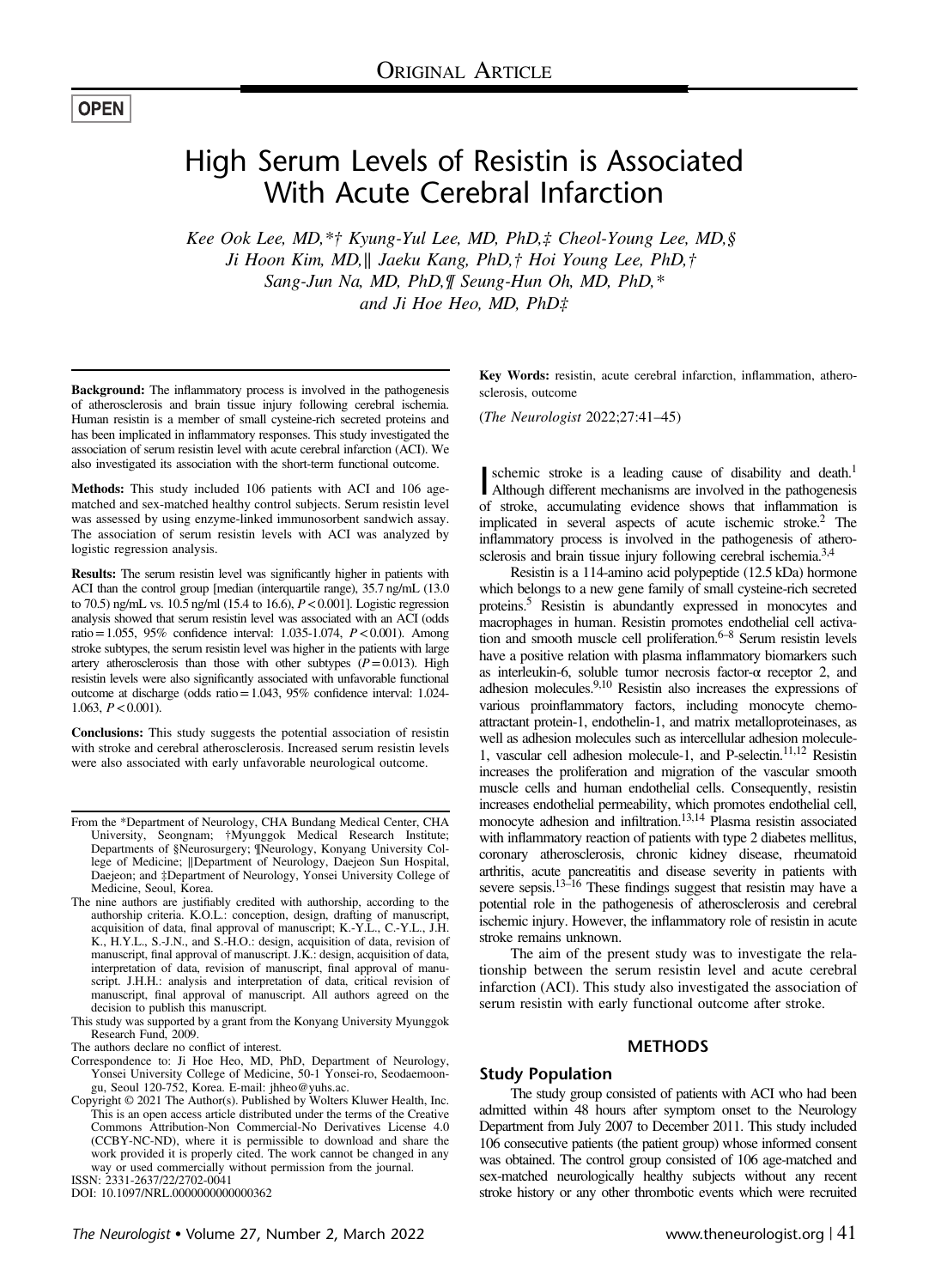from the outpatient clinic of our hospital for a scheduled health examination We assessed the previous history of stroke, cardiac diseases (such as atrial fibrillation, myocardial infarction, and valvular heart disease), hypertension, diabetes mellitus, and smoking in all subjects. Hypertension was diagnosed when a patient had a systolic blood pressure  $\geq 140$  mm Hg, a diastolic blood pressure ≥90 mm Hg, or was receiving antihypertensive treatment. Diabetes was diagnosed when a patient had a fasting plasma glucose level  $\geq$  7.0 mmol/L, hemoglobin A1C  $\geq$  6.5%, or had been receiving oral hypoglycemic agents or insulin.<sup>17</sup> We also determined serum levels of total cholesterol, high-density lipoprotein cholesterol, low-density lipoprotein cholesterol, and triglycerides. Body mass index was also determined. Hyperlipidemia was diagnosed as total cholesterol level  $>6.21$  mmol/L, low-density lipoprotein cholesterol  $>4.14$  mmol/L, or use of lipid-lowering medication after the diagnosis of hyperlipidemia. We did not include patients with severe hepatic dysfunctions (alanine aminotransferase or aspartate aminotransferase >2 times higher than the upper limit of normal value), renal dysfunction (serum creatinine  $>141.4 \mu$ mol/L), recent infection history, malignancy, previous history of peripheral vascular occlusive disease, autoimmune disease, or any other neurological disorders.

All patients with ACI underwent brain magnetic resonance imaging and angiographic studies (magnetic resonance angiography, or computerized tomography angiography, or conventional cerebral angiography). The severity of initial neurological deficits was assessed using the National Institutes of Health Stroke Scale (NIHSS). Functional neurological outcome was assessed by using modified-Rankin scale (mRS) at discharge. Unfavorable outcome was defined as mRS score >2 at discharge. Etiologic subtypes of stroke were determined according to the Trial of ORG 10172 in Acute Stroke Treatment classification system[.18](#page-4-0) The study was conducted according to the guidelines of the Declaration of Helsinki and approved by the institutional human research ethical committee (IRB approval no. 2011-050). Informed consent was obtained from all subjects.

#### Data Collection and Laboratory Examinations

All blood samples were obtained before initiating treatment (with an anticoagulant and/or an antiplatelet agent). Serum specimens were centrifuged, frozen within 2 hours of collection, and stored at –80°C until they were analyzed. Serum resistin levels were measured by using a commercially available enzyme-linked immunosorbent sandwich assay kit (Invitrogen, Camarillo, CA, USA). This kit used an affinity-purified polyclonal antihuman resistin antibody for coating. The same antibody was coupled to horseradish peroxidase for detection, according to the manufacturer's instructions. The lower detection limit of this assay was 100 pg/mL. The serum level of erythrocyte sedimentation rate and C-reactive protein (CRP) were also measured by standard laboratory method.

#### Statistical Analysis

Statistical analysis was performed using SPSS (version 23.0; IBM SPSS Statistics, Armonk, NY, USA). Logistic regression analysis was used to determine the relationship between risk factors and ACI. After univariate analyses, odds ratio with 95% confidence interval (CI) were calculated using multivariate logistic regression. The goodness of fit of this model was assessed using Hosmer and Lemeshow  $\chi^2$  statistics. The association of the serum resistin, erythrocyte sedimentation rate (ESR), and CRP level with stroke subtypes was assessed using the Kruskal-Wallis test with Bonferroni post hoc. The Student  $t$  test or the Mann-Whitney  $U$ test was used to compare the continuous variables between the patient group and the control group. The  $\chi^2$  or the Fisher exact test was used to compare the categorical variables. Values were

expressed as mean  $\pm$  SD, median [interquartile range (IQR)], or number (percentage), as appropriate. Bivariate correlation between serum resistin levels and other parameters were compared using the Pearson correlation test. The receiver operating characteristic (ROC) curve analysis was performed to evaluate the prognostic potential of serum resistin for ACI. All statistical tests were 2-sided, and  $P < 0.05$  was considered statistically significant.

#### RESULTS

When compared with the control group, the patient group more frequently had systolic blood pressures, diastolic blood pressures, hypertension, diabetes mellitus, smoking, atrial fibrillation, or previous history of stroke (Table 1).

The median serum resistin level was significantly higher in the patient group than in the control group [35.7 (IQR: 13.0 to 70.5) ng/mL vs. 10.0 (IQR: 5.4 to 16.5) ng/mL;  $P < 0.001$ ]. Univariate and multivariable analyses showed that the patient group had significantly higher systolic blood pressures and more frequently had a history of hypertension, smoking, or atrial fibrillation. After adjusting these confounding factors, the serum resistin level was significantly higher in the patient group than the control group  $(P < 0.001)$  [\(Table 2](#page-2-0)). The Hosmer and Lemeshow goodness of fit test supports that the model statistically fitted  $(P > 0.05)$ .

We compared the serum resistin level according to the stroke subtypes. The serum resistin level was different among the stroke subtypes ( $P=0.036$ ), and it was highest in the subtype of large artery atherosclerosis  $(n=31; \text{ median } 55.52 \text{ ng}/$ mL, IQR: 20.64 to 76.16). Bonferroni multiple comparison tests showed that the serum resistin level was significantly higher in large artery atherosclerosis than that in small vessel disease or

| <b>TABLE 1.</b> Demographic and Clinical Characteristics |                               |                        |         |  |
|----------------------------------------------------------|-------------------------------|------------------------|---------|--|
|                                                          | <b>Patient</b><br>$(n = 106)$ | Control<br>$(n = 106)$ | P       |  |
| Age, y                                                   | $68.0 \pm 11.0$               | $67.9 \pm 10.9$        | 0.965   |  |
| Sex, men                                                 | 52 (49.1)                     | 52(49.1)               | 1       |  |
| Systolic blood                                           | $148.4 \pm 24.0$              | $135.3 \pm 23.3$       | < 0.001 |  |
| pressures, mm Hg                                         |                               |                        |         |  |
| Diastolic blood                                          | $81.4 \pm 18.1$               | $75.5 \pm 14.7$        | 0.010   |  |
| pressures, mm Hg                                         |                               |                        |         |  |
| Height, m                                                | $1.60 \pm 0.09$               | $1.61 \pm 0.09$        | 0.310   |  |
| Weight, kg                                               | $60.7 \pm 10.0$               | $62.8 \pm 10.8$        | 0.136   |  |
| Body mass index,<br>$\text{kg/m}^2$                      | $23.8 \pm 3.5$                | $24.3 \pm 3.4$         | 0.277   |  |
| Hypertension                                             | 57 (53.8)                     | 23(21.7)               | < 0.001 |  |
| Diabetes mellitus                                        | 32(30.2)                      | 11(10.4)               | 0.001   |  |
| Smoking                                                  | 36(34.0)                      | 21 (19.8)              | 0.030   |  |
| Cardiovascular disease*                                  | 19 (17.9)                     | 10(9.4)                | 0.109   |  |
| Hyperlipidemia                                           | 38 (35.8)                     | 32(30.2)               | 0.465   |  |
| Atrial fibrillation                                      | 26(24.5)                      | 8(7.5)                 | 0.001   |  |
| Previous stroke                                          | 27(25.5)                      | (0)                    | < 0.001 |  |
| Total cholesterol,<br>mmol/L                             | $4.97 \pm 1.15$               | $4.92 \pm 1.01$        | 0.777   |  |
| Triglyceride, mmol/L                                     | $1.54 \pm 0.25$               | $1.46 + 0.20$          | 0.010   |  |
| HDL-cholesterol,<br>mmol/L                               | $1.15 \pm 0.28$               | $1.24 + 0.40$          | 0.078   |  |
| LDL-cholesterol,<br>mmol/L                               | $3.11 \pm 1.10$               | $3.02 + 1.03$          | 0.543   |  |
| Resistin, ng/mL                                          | 35.7 [13.0-70.5]              | 10.0 [5.4-16.5]        | < 0.001 |  |

Data are expressed as mean  $\pm$  SD, number (%), or median [interquartile range]. \*Cardiovascular disease includes coronary heart disease, heart failure, or peripheral arterial disease.

HDL indicates high-density lipoprotein; LDL, low-density lipoprotein.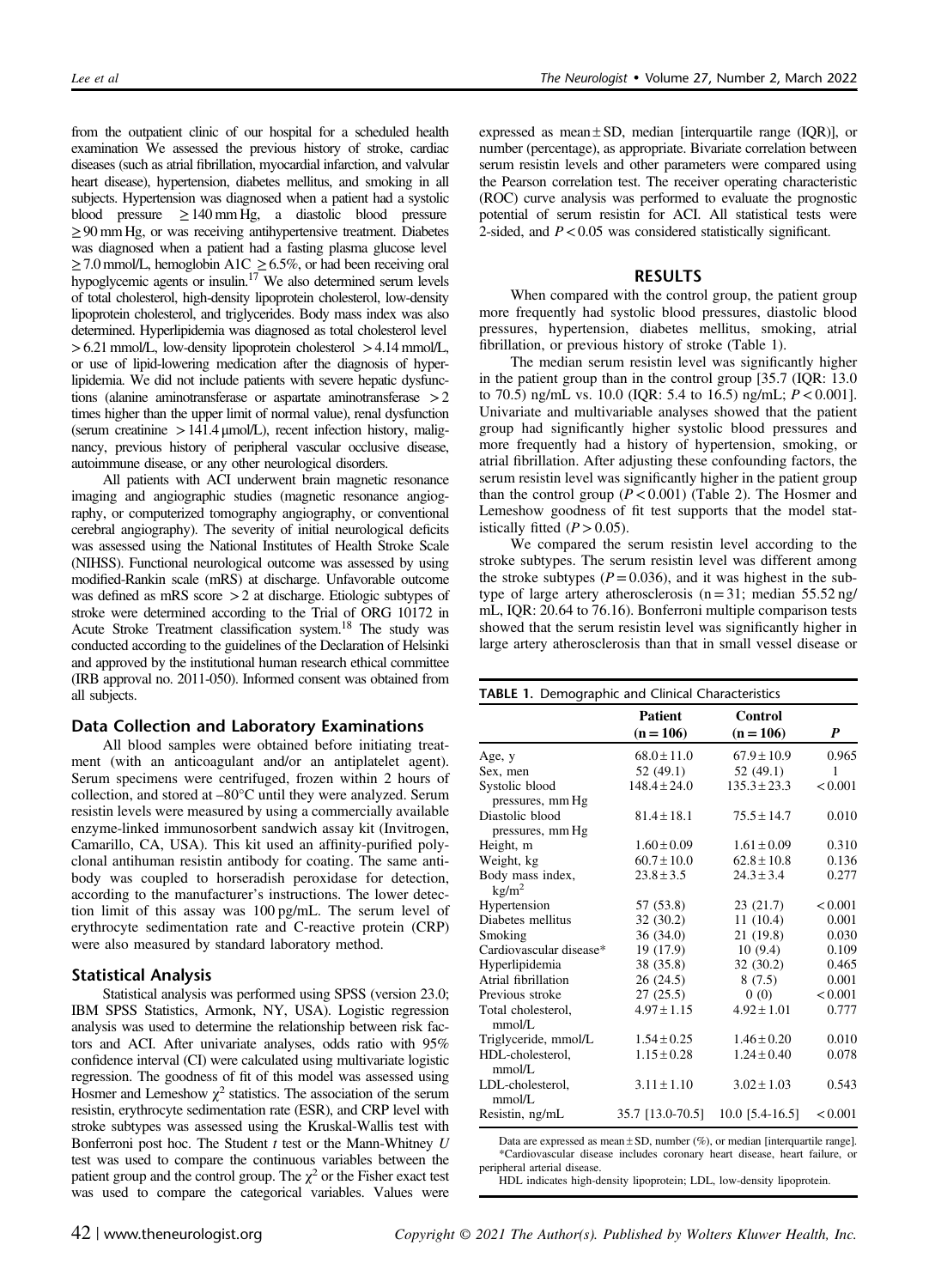|                          | <b>Univariate Analysis</b> |              |                  | <b>Multivariate Analysis</b> |              |                  |  |
|--------------------------|----------------------------|--------------|------------------|------------------------------|--------------|------------------|--|
|                          | <b>OR</b>                  | 95% CI       | $\boldsymbol{P}$ | <b>OR</b>                    | 95% CI       | $\boldsymbol{P}$ |  |
| Systolic blood pressure  | 1.024                      | 1.011-1.037  | < 0.001          | 1.024                        | 1.005-1.042  | 0.011            |  |
| Diastolic blood pressure | 1.023                      | 1.005-1.041  | 0.012            | 1.010                        | 0.982-1.037  | 0.495            |  |
| Height                   | 0.985                      | 0.956-1.014  | 0.308            |                              |              |                  |  |
| Weight                   | 0.980                      | 0.955-1.006  | 0.136            |                              |              |                  |  |
| Body mass index          | 0.958                      | 0.885-1.035  | 0.277            |                              |              |                  |  |
| Hypertension             | 4.198                      | 2.306-7.643  | < 0.001          | 3.024                        | 1.412-6.475  | 0.004            |  |
| Diabetes mellitus        | 3.735                      | 1.765-7.902  | 0.001            | 2.244                        | 0.859-5.858  | 0.099            |  |
| Smoking                  | 2.082                      | 1.115-3.886  | 0.021            | 2.484                        | 1.080-5.716  | 0.032            |  |
| Cardiovascular disease*  | 2.097                      | 0.924-4.755  | 0.076            |                              |              |                  |  |
| Hyperlipidemia           | 1.292                      | 0.728-2.294  | 0.381            |                              |              |                  |  |
| Atrial fibrillation      | 3.981                      | 1.709-9.274  | 0.001            | 3.525                        | 1.232-10.086 | 0.019            |  |
| Total cholesterol        | 1.037                      | 0.807-1.333  | 0.776            |                              |              |                  |  |
| Triglycerides            | 3.287                      | 0.911-11.860 | 0.069            |                              |              |                  |  |
| HDL-cholesterol          | 0.490                      | 0.221-1.087  | 0.079            |                              |              |                  |  |
| LDL-cholesterol          | 1.083                      | 0.839-1.396  | 0.541            |                              |              |                  |  |
| Resistin                 | 1.056                      | 1.038-1.075  | < 0.001          | 1.060                        | 1.040-1.081  | < 0.001          |  |

<span id="page-2-0"></span>TABLE 2. Univariate and Multivariate Analysis of Risk Factors for Acute Cerebral Infarction

\*Cardiovascular disease includes coronary heart disease, heart failure, or peripheral arterial disease.

CI indicates confidence interval; HDL, high-density lipoprotein; LDL, low-density lipoprotein; OR, odds ratio.

unknown/undetermined causes (Table 3). No statistically significant difference in other inflammatory markers (ESR, CRP) was found among the 4 subtypes.

There was a trend towards to a higher level of serum resistin in patients with more severe neurological deficits (as demonstrated by higher NIHSS score). However, it was not significant ( $r = 0.119$ ,  $P = 0.223$ ).

An unfavorable functional outcome with mRS score  $>2$ at discharge was found in 44 patients (41.5%). In univariate and multivariable analyses, high resistin levels were independently associated with unfavorable functional outcome (odds ratio: 1.051, 95% CI: 1.030-1.073, P<0.001) ([Table 4\)](#page-3-0). A ROC curve was generated for sensitivity and specificity, and the respective areas under the curve were used to investigate the prognostic value of serum resistin. ROC analysis showed that the cut-off value of serum resistin for predicting unfavorable outcome was 43.2 ng/mL (areas under the curve: 0.799, 95% CI:  $0.717 - 0.881$ ;  $P < 0.001$ ). The sensitivity and specificity of the serum resistin were 68.2% and 67.7% ([Fig. 1](#page-3-0)).

#### **DISCUSSION**

Many studies have shown that some inflammatory biomarkers such as CRP, interleukin-6, and fibrinogen may be associated with myocardial infarction, cardiovascular death, peripheral arterial disease, and stroke.<sup>[19](#page-4-0)–22</sup> This study showed that serum resistin levels as possible inflammatory biomarker increased in patients with ACI when compared with control

subjects. Previous studies in the general population or in patients with cardiovascular risk factors showed inconsistent findings in the role of resistin in predicting risks of acute myocardial infarction and stroke. An elevated serum resistin concentration was a risk factor for ischemic stroke, especially for the lacunar and the atherothrombotic stroke in the general Japanese population.<sup>[23](#page-4-0)</sup> In contrast, in patients with type  $\overline{2}$  diabetes, the resistin levels had no influence on the risk of cardiovascular diseases including stroke.[24](#page-4-0) In another study, high plasma resistin levels were related with an increased risk of myocardial infarction but not with a risk of ischemic stroke.[25](#page-4-0) In the recent multiethnic study of atherosclerosis, there was a strong, independent association between higher resistin levels and cardiovascular disease.<sup>[26](#page-4-0)</sup> While previous studies, which assessed the resistin level in the stable clinical condition, showed inconsistent results on the relationship between serum resistin levels and future risk of stroke, our findings demonstrated an association between the serum resistin levels and ACI.

We also found that the serum resistin level was associated with the stroke subtype of large artery atherosclerosis. Initially, resistin was thought to be a signaling protein that links insulin resistance to obesity[.27](#page-4-0) However, in humans, it has been suggested that there is no relation between resistin and obesity or insulin resistance, but that resistin is related with subclinical inflammation<sup>[28,29](#page-4-0)</sup> and the development of atherosclerosis.<sup>[6](#page-4-0)–8</sup> Resistin induced a monocyte-endothelial cell adhesion by increasing the intercellular adhesion molecule-1 and the

|                                                       | <b>TABLE 3.</b> Relationship Between Serum Resistin and Stroke Etiology<br><b>Stroke Subtype</b> |                                 |                                       |                                        |       |
|-------------------------------------------------------|--------------------------------------------------------------------------------------------------|---------------------------------|---------------------------------------|----------------------------------------|-------|
|                                                       | <b>Large Artery Atherosclerosis</b>                                                              | <b>Cardioembolism</b>           | <b>Small Vessel</b><br><b>Disease</b> | Unknown/<br><b>Undetermined Causes</b> |       |
| Number of subjects, $n$ (%)<br>Serum resistin (ng/mL) | 31 (29.2)<br>55.52 (20.64-76.16)                                                                 | 30(28.3)<br>34.86 (15.29-67.95) | 26(24.5)<br>21.64 (4.94-63.88)        | 19 (17.9)<br>15.92 (6.08-68.32)        | 0.036 |

Data are expressed as median (interquartile range).

Copyright  $\odot$  2021 The Author(s). Published by Wolters Kluwer Health, Inc. www.theneurologist.org | 43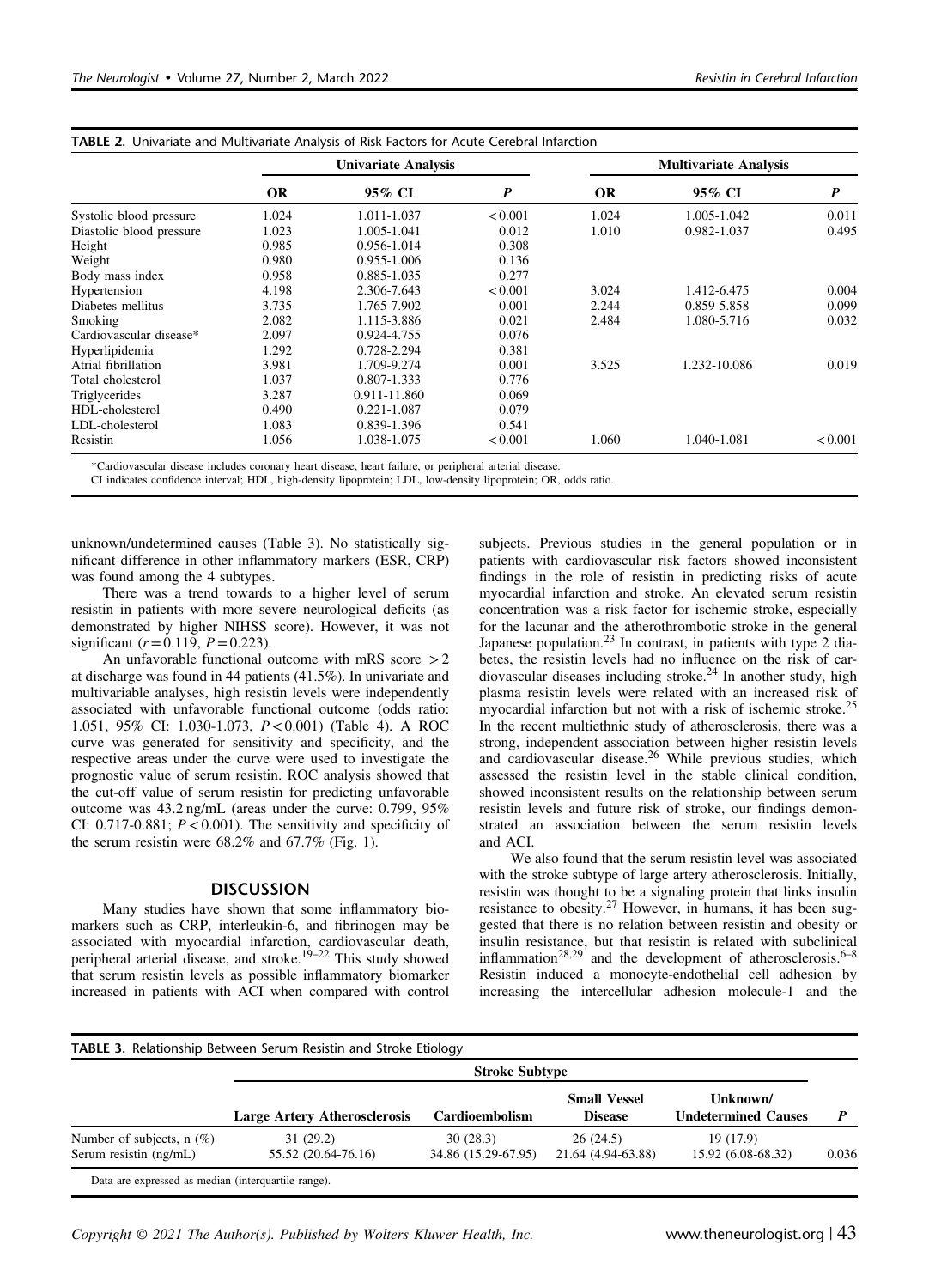|                              | <b>Univariate Analysis</b> |              |                  | <b>Multivariate Analysis</b> |             |                  |
|------------------------------|----------------------------|--------------|------------------|------------------------------|-------------|------------------|
|                              | <b>OR</b>                  | 95% CI       | $\boldsymbol{P}$ | <b>OR</b>                    | 95% CI      | $\boldsymbol{P}$ |
| Age                          | 1.041                      | 1.001-1.081  | 0.042            | 1.079                        | 1.023-1.139 | 0.006            |
| <b>Sex</b>                   | 0.781                      | 0.360-1.695  | 0.532            |                              |             |                  |
| Systolic blood pressure      | 0.990                      | 0.974-1.007  | 0.241            |                              |             |                  |
| Diastolic blood pressure     | 0.981                      | 0.959-1.005  | 0.121            |                              |             |                  |
| Body mass index              | 0.996                      | 0.893-1.112  | 0.948            |                              |             |                  |
| Hypertension                 | 2.348                      | 1.056-5.221  | 0.036            | 2.482                        | 0.863-7.141 | 0.092            |
| Diabetes mellitus            | 0.788                      | 0.336-1.844  | 0.582            |                              |             |                  |
| Smoking                      | 0.848                      | 0.374-1.927  | 0.695            |                              |             |                  |
| Cardiovascular disease*      | 1.337                      | 0.493-3.625  | 0.568            |                              |             |                  |
| Hyperlipidemia               | 2.037                      | 0.908-4.570  | 0.084            |                              |             |                  |
| Atrial fibrillation          | 3.708                      | 1.461-9.411  | 0.006            | 2.403                        | 0.666-8.672 | 0.180            |
| Previous stroke              | 1.759                      | 0.729-4.245  | 0.209            |                              |             |                  |
| <b>Admission NIHSS score</b> | 1.241                      | 1.077-1.431  | 0.003            | 1.221                        | 1.021-1.460 | 0.029            |
| Stroke subtypes              |                            |              |                  |                              |             |                  |
| Large artery atherosclerosis | <b>REF</b>                 |              |                  |                              |             |                  |
| Cardioembolism               | 2.077                      | 0.748-5.765  | 0.161            |                              |             |                  |
| Small vessel disease         | 0.733                      | 0.249-2.154  | 0.572            |                              |             |                  |
| Unknown/undetermined causes  | 0.369                      | 0.099-1.373  | 0.137            |                              |             |                  |
| Total cholesterol            | 1.356                      | 0.957-1.920  | 0.086            |                              |             |                  |
| Triglycerides                | 2.086                      | 0.362-12.036 | 0.411            |                              |             |                  |
| HDL-cholesterol              | 1.056                      | 0.266-4.195  | 0.938            |                              |             |                  |
| LDL-cholesterol              | 1.349                      | 0.939-1.937  | 0.105            |                              |             |                  |
| Resistin                     | 1.037                      | 1.022-1.053  | < 0.001          | 1.051                        | 1.030-1.073 | < 0.001          |
| <b>ESR</b>                   | 1.017                      | 0.993-1.041  | 0.170            |                              |             |                  |
| <b>CRP</b>                   | 1.732                      | 0.876-3.424  | 0.114            |                              |             |                  |

<span id="page-3-0"></span>TABLE 4. Univariate and Multivariate Analysis for Unfavorable Outcome

\*Cardiovascular disease includes coronary heart disease, heart failure, or peripheral arterial disease.

CI indicates confidence interval; CRP, C-reactive protein; ESR, erythrocyte sedimentation rates; HDL, high-density lipoprotein; LDL, low-density lipoprotein; NIHSS, National Institutes of Health Stroke Scale; OR, odds ratio.

vascular cell adhesion molecule-1 expression in endothelial cells.[30,31](#page-4-0) Resistin promoted lipid accumulation in human macrophages by upregulating the CD 36 cell surface expression. Resistin was suggested to act as a modulator for foam cell transformation from macrophages.[32](#page-4-0) Inflammation plays an important role in the development of atherosclerosis.<sup>[4](#page-4-0)</sup> Thus,



FIGURE 1. The receiver operating characteristic curve of serum resistin in distinguishing unfavorable outcome from favorable outcome.

these relations between resistin, inflammation, and atherosclerosis may reasonably explain the mechanism of the high serum resistin level in large artery atherosclerosis of our study group.

In this study, patients with high serum resistin level had unfavorable functional outcomes. The exact mechanism by which serum resistin might influence stroke outcome is unknown. However, when considering that inflammation contributes to ischemic injury and resistin is associated with inflammation, resistin may be associated with ischemic injury. There are several studies that might explain the relationship between serum resistin level and functional outcome.<sup>[33,34](#page-4-0)</sup> These studies suggested that serum resistin contributes to the development of atherosclerosis by upregulating cytokines and adhesion molecule expression on human endothelial cells. These excessive inflammatory responses in coronary and cerebral arteries may be associated to its unfavorable outcome, independently of other adverse predictors.[33](#page-4-0)

This cross-sectional study had some limitations. First, all blood samples to measure serum resistin levels were obtained during the acute phase of cerebral infarction. Therefore, whether elevated serum resistin levels may be a risk factor or a consequence of ACI remains uncertain. Second, our study had a small sample size with single ethnicity. In this study, ESR and CRP levels did not have a statistically significant association with ACI, but their possibility of being related in studies involving a larger number of patients cannot be excluded. As the study of a larger population proceeds, whether the elevated serum resistin levels in this population is a pre-existing risk factor or simply reflects an acute inflammatory response will become clear. Third, control subjects were selected on the basis of their clinical history, without conducting any brain imaging